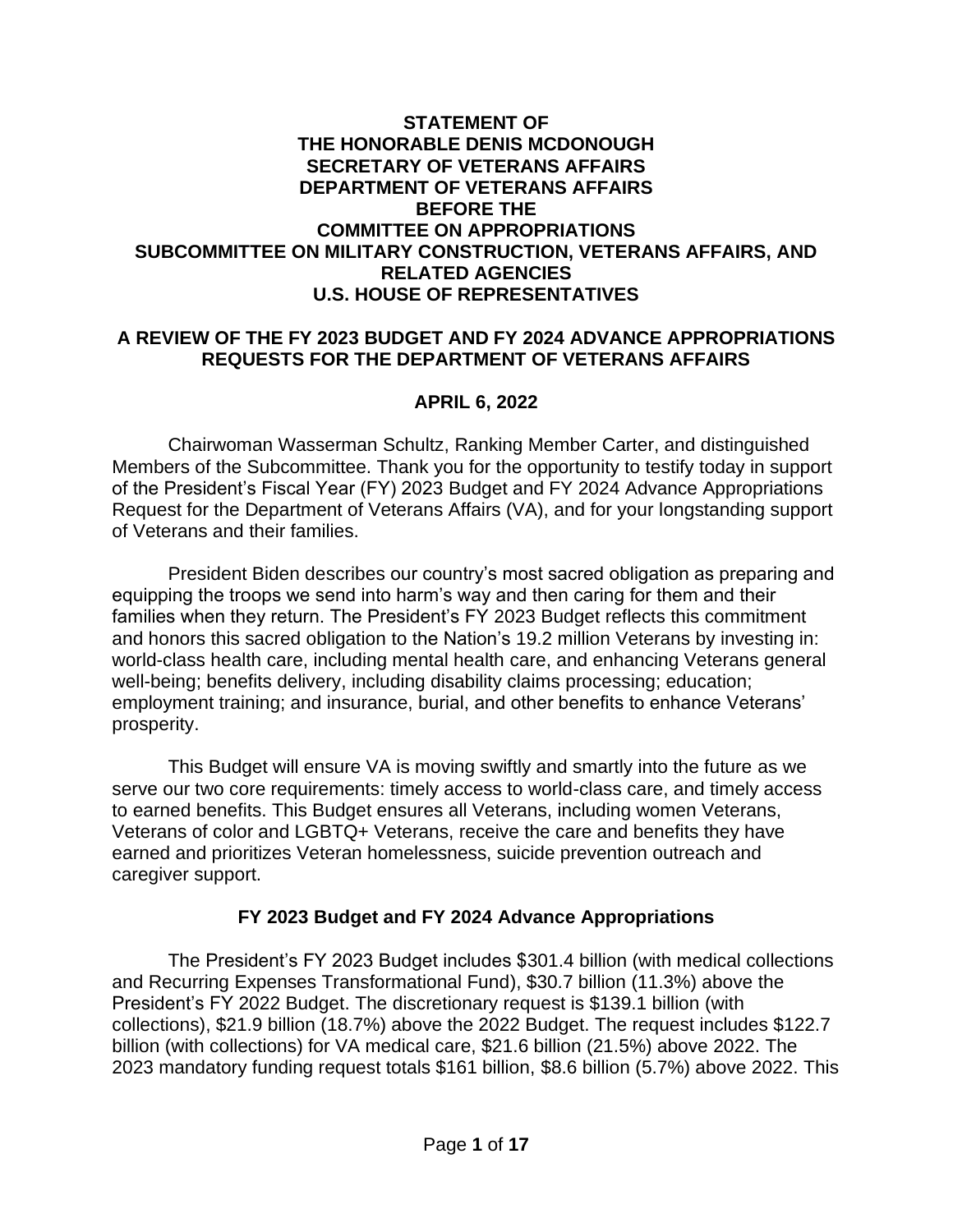funding is in addition to the substantial resources provided in the American Rescue Plan Act of 2021 (P.L. 117-2).

The 2024 Medical Care Advance Appropriations request includes a discretionary funding request of \$132.1 billion (with medical care collections). The 2024 mandatory Advance Appropriations request is \$155.4 billion for Veterans benefits programs (Compensation and Pensions, Readjustment Benefits, and Veterans Insurance and Indemnities).

## *Delivers Benefits for Veterans*

# *Investing in our Workforce*

Serving as Secretary of VA along with the dedicated, highly skilled professionals who constitute the VA workforce —many of them Veterans themselves – is the honor of my lifetime. VA employees are committed to serving Veterans, their families, caregivers and survivors. Over the course of the COVID-19 pandemic, VA employees have ensured that VA did not weaken or slow down. VA got stronger and took care of Veterans when they needed it most. The 2023 Budget supports 435,840 Full Time Equivalent (FTE), an increase of 28,963 from the 2022 estimated level. This Budget will allow us to take care of the great people who have diligently balanced the challenges of life during the pandemic, and during unprecedented demand for frontline workers, have continued to serve Veterans. As we have seen during this period, we need to do more to invest in our employees, because VA's employees are the foundation that make all the Services VA provides possible.

In order to attract and recruit qualified diverse talent, VA has submitted several legislative proposals. VA needs relief from limits on hiring housekeeping aides, an occupation identified by the Office of Inspector General as a recurring shortage occupation. VA is also seeking funding for a critical investment in talent teams, which will be instrumental in improving the hiring experience for applicants and hiring managers, and implementing data-driven assessment strategies to improve selection outcomes. Talent teams will be instrumental in conducting outreach and recruitment for interns and early career positions and designing and deploying assessments that can be used to reduce time to hire and improve identification of qualified candidates.

In order to recruit and retain employees in mission critical occupations, particularly in a competitive market, VA is seeking legislative relief from certain limits on pay. VA is deeply appreciative of Congress's passage of the RAISE Act which will assist in recruiting and retaining Physician Assistants, Registered Nurses, and Advanced Practice Registered Nurses. VA is seeking legislative relief to modify the compensation system for healthcare leaders to more successfully compete with the levels private industry offers. Recognizing employee contributions to the mission through special contribution awards increases engagement and morale. Current agency limits do not adequately allow VA to recognize the groundbreaking work our talented employees are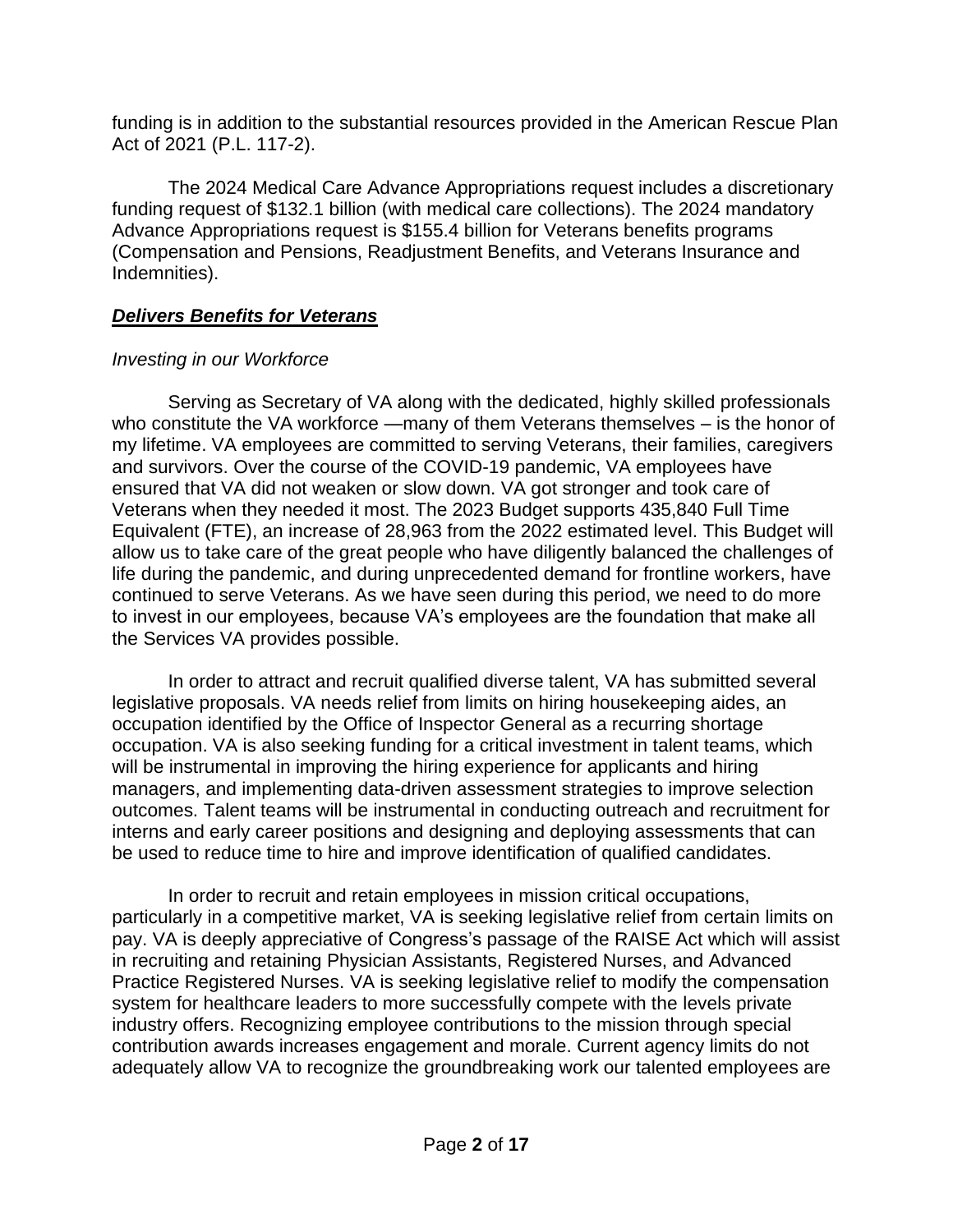performing. VA strongly supports the legislative proposal put forward by the Office of Personnel Management to increase the incentive awards authority for agency heads.

Another tool to invest in our workforce is through student loan repayment programs, education debt reduction programs, and scholarships. Continuous development in leadership and technical skills enhances employees' service and performance. Limits on current programs have not kept up with the increasing costs of education and have a greater impact on underserved and unrepresented groups. Our proposals expand access to these programs and ensure we are reaching more groups.

Finally, our Budget reflects an investment in people and technology to:

- Support surge hiring in VBA to handle military environmental exposure (MEE) claims;
- Develop and implement staffing models throughout the VA;
- Promote strong labor relations with our national unions;
- Lead our post-pandemic occupational safety and health planning and programs: and
- Improve the hiring experience for applicants, managers, and HR professionals.

Three personnel systems have created a complex set of rules. Automating these processes has been challenging. There is wide agreement that we need to do better, and we will. Stakeholders are working to identify and implement changes and resources are needed to support improved outcomes.

# *Veterans Benefits Administration (VBA)*

The 2023 Budget includes \$3.9 billion in discretionary funding for the General Operating Expenses, VBA account, a \$440 million increase over the 2022 Budget. This includes funds to hire 379 additional claims processors to support growing demands and the increased scope of disability compensation claims as well as to advance claims automation and modernization efforts. It also supports 795 FTE employees for processing claims related to the three new Gulf War presumptive conditions VA implemented in 2021.

The Budget provides disability compensation and survivor benefits to 6 million Veterans and their families; education and job training benefits to 921,000 Veterans and qualified dependents; guarantees nearly 995,000 home loans and funds 5.8 million total lives insured for Veterans, Service members and qualified dependents.

The Budget provides \$120 million for VA to support automating the disability compensation claims process from submission to authorization. VBA is leading a comprehensive modernization of the claims process through the utilization of data and automation and leveraging technology. VBA will use datasets specific to a Veteran's military service, claims history, and medical encounters to feed automation models. Historically, manual administrative tasks and workflows are being automated to enable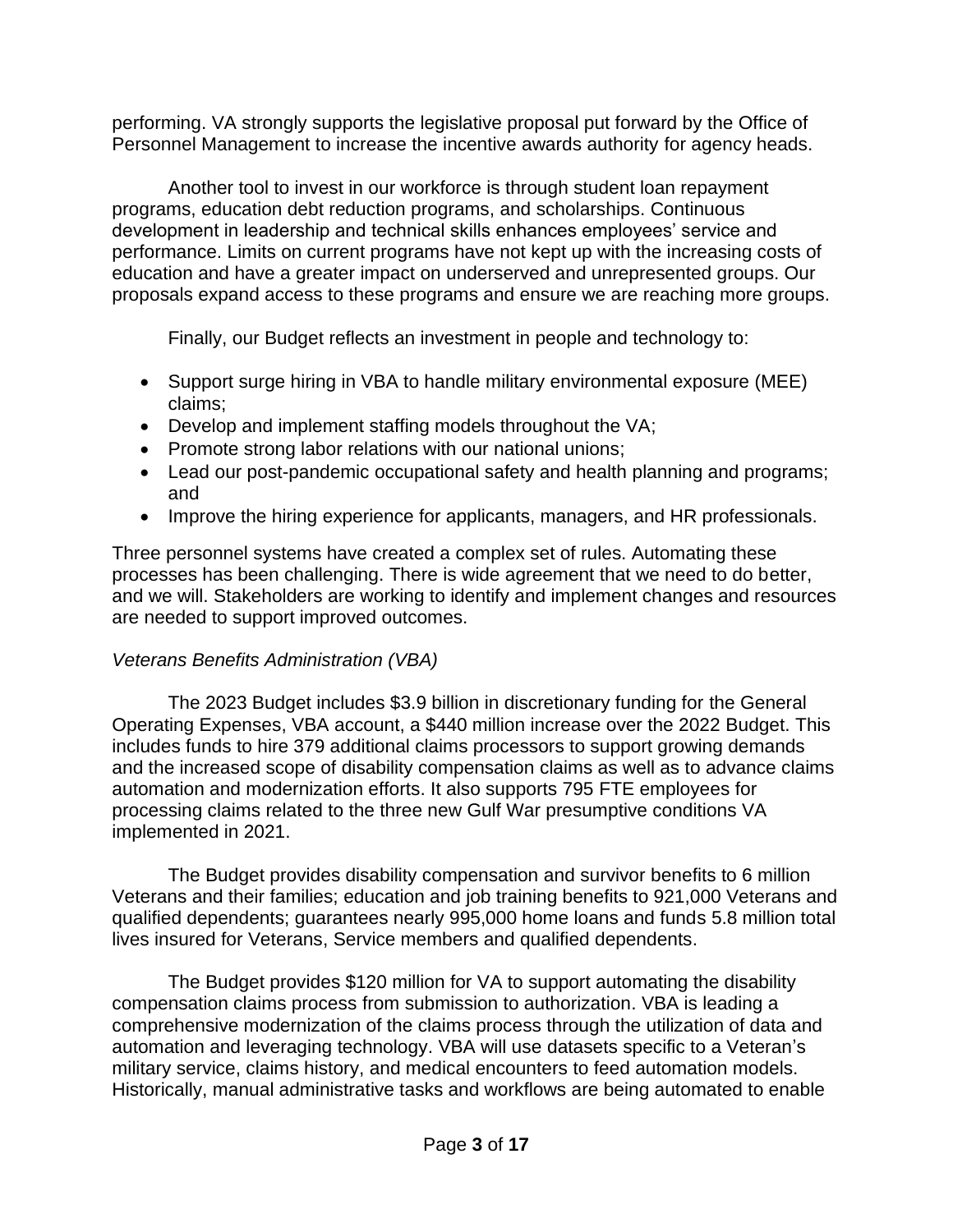more effective claim decisions. Investments in automation will increase VA's ability to deliver faster and more accurate claims decisions for Veterans.

# *National Cemetery Administration (NCA)*

The 2023 Budget includes \$430 million for the NCA operations and maintenance account, an increase of \$36 million (9.1%) over the 2022 Budget, to ensure Veterans and their families have access to exceptional burial and memorial benefits including expansion of existing cemeteries, as well as new and replacement cemeteries. With this Budget, NCA will provide for an estimated 135,100 interments, the perpetual care of almost 4.2 million gravesites, and the operations and maintenance of 158 national cemeteries and 34 other cemeterial installations in a manner befitting national shrines. This request will fund 2,281 FTE needed to meet NCA's increasing workload and expansion of services, while maintaining our reputation as a world-class service provider. NCA field employees (85% of the total NCA workforce) provide direct support to Veterans and their families and ensure that the service they receive is dignified, respectful and courteous.

NCA is nearing its goal of providing 95% of Veterans with access to a burial option in a national, State, territorial or tribal Veterans' cemetery within 75 miles of their homes. To achieve this goal, NCA will establish the remaining planned new national cemeteries and expand existing national cemeteries to meet projected demand, including the development of columbaria and the acquisition of additional land. Construction projects to develop new national cemeteries will enhance burial services and provide new burial options to Veterans and their families. Construction projects also keep existing national cemeteries open by developing additional gravesites and columbaria or by acquiring and developing additional land. The 2023 Budget includes \$140 million in major construction funds for a replacement cemetery in Albuquerque, New Mexico, a gravesite expansion at Jefferson Barracks, Missouri, and completion of a new national cemetery in Western New York. The Budget also includes \$157.3 million in minor construction funds for gravesite expansion and columbaria projects to keep existing national cemeteries open and for projects that address infrastructure deficiencies and other requirements necessary to support national cemetery operations. The 2023 Budget also includes \$50 million for the Veterans Cemetery Grants Program to continue important partnerships with states and tribal organizations. This Grants Program plays a crucial role in achieving NCA's strategic target of providing 95% of Veterans with reasonable access to a burial option.

# *Continues Timely Access to High Quality Health Care and Support Services*

The 2023 Budget includes \$122.7 billion (with collections) for VA medical care, \$21.5 billion or 21% above the 2022 Budget. The 2024 Medical Care Advance Appropriations Request includes a discretionary funding request of \$132.1 billion (with medical care collections). I acknowledge that these requests, and their annual rates of increase, are significant. However, the challenges VHA has faced these past two pandemic years, and will continue to face, are just as significant, and the requested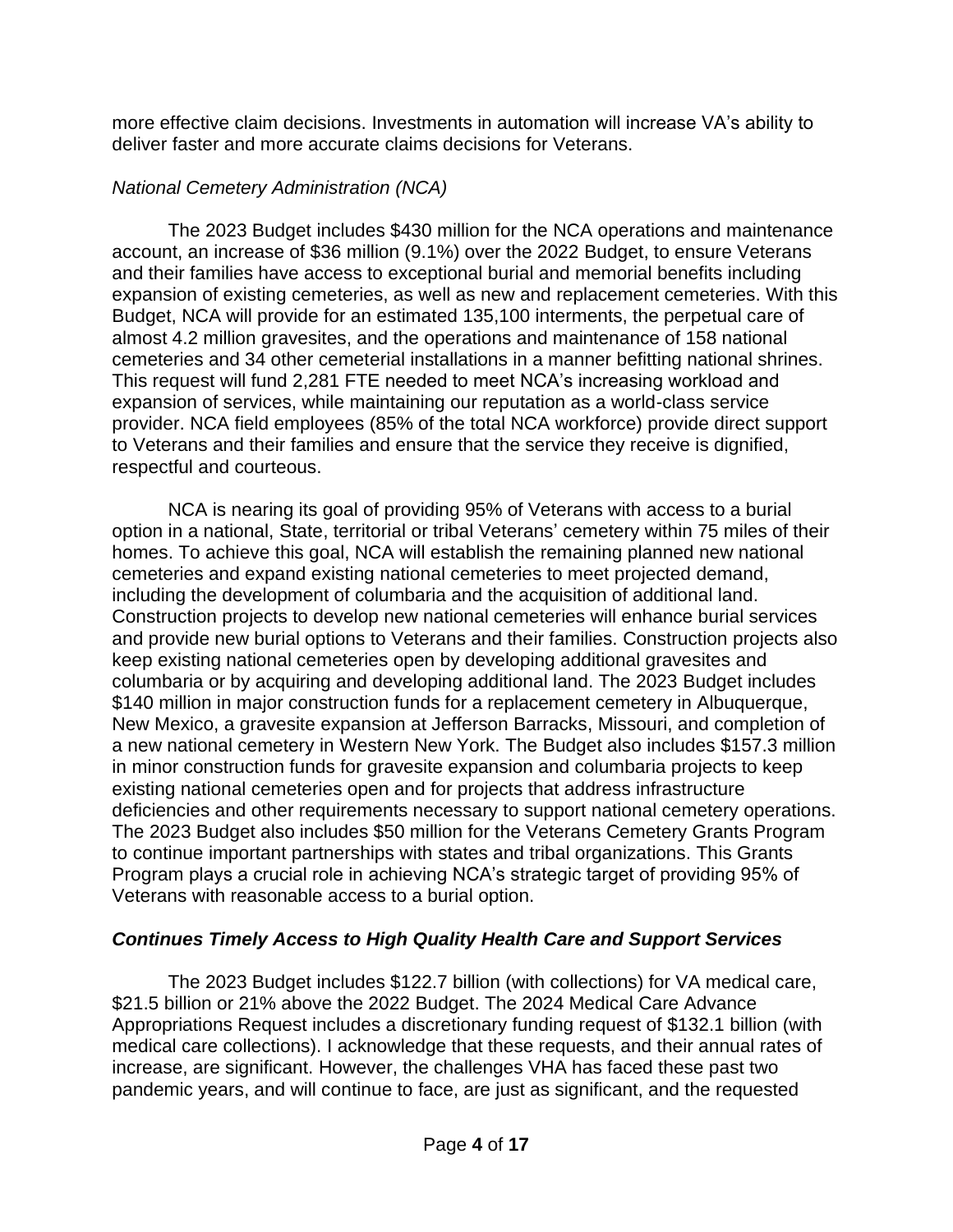resources are essential to ensuring the 9.2 million enrolled Veterans will continue to receive the high quality, timely health care they need and have earned.

VHA successfully met the challenge posed by COVID-19, delivering improved health outcomes for Veterans while successfully supporting the broader American health care system as part of its "fourth mission." And while we are optimistic that the world has turned the tide against this horrific disease, much of this Budget's substantial requested increase is evidence of the continuing pandemic impacts being felt today. We anticipate higher health care costs in FY 2023 in part due to the returning wave of health care that was delayed over the past 2 years, and that care is more complex and expensive due to the effects of that delay or the confounding impacts of long COVID-19 disease or other pandemic-related exacerbation. We also need to continue to be prepared for additional waves and new variants of the COVID-19 disease. While the Biden Administration has largely rebuilt the nation's economy, VHA continues to struggle with lingering supply chain complications, inflationary pressures and national health care workforce staffing challenges.

VA researchers are generating real-world evidence of COVID-19 vaccines' effectiveness over time across the country. Through collaborations with the Food and Drug Administration, Centers for Disease Control, and National Institutes for Health, this knowledge helps to inform decisions on significant issues such as the need for boosters and new vaccine targets.

# **Addresses Veterans' Specific Needs**

## *Improves Support for Veterans Impacted by Military Environmental Exposure (MEE) During Service*

To deliver benefits more quickly to Veterans who developed disabling conditions due to exposure to environmental hazards and to reduce the evidentiary burden on such Veterans, VA is piloting a new model to accelerate and improve the decisionmaking process for considering whether to add new presumptive conditions through rulemaking. The new model is evidence-based, transparent, and allows VA to make faster policy decisions on crucial MEE issues. This new approach considers all available data, listens to and learns from Veterans' experience, and is guided by one core principle: getting Veterans the benefits and health care they've earned and therefore deserve. Recognizing that incomplete and inconclusive research often hampers VA's ability to take timely action, the new model fills this void with other evidence-based data to reach a recommendation, including VA claims data analysis and trends. It also incorporates other mitigating factors that may otherwise impact the scientific and claims data findings. This new model will fundamentally change how VA makes decisions on environmental exposures. Key components of the proposed presumptive decisionmaking model framework include: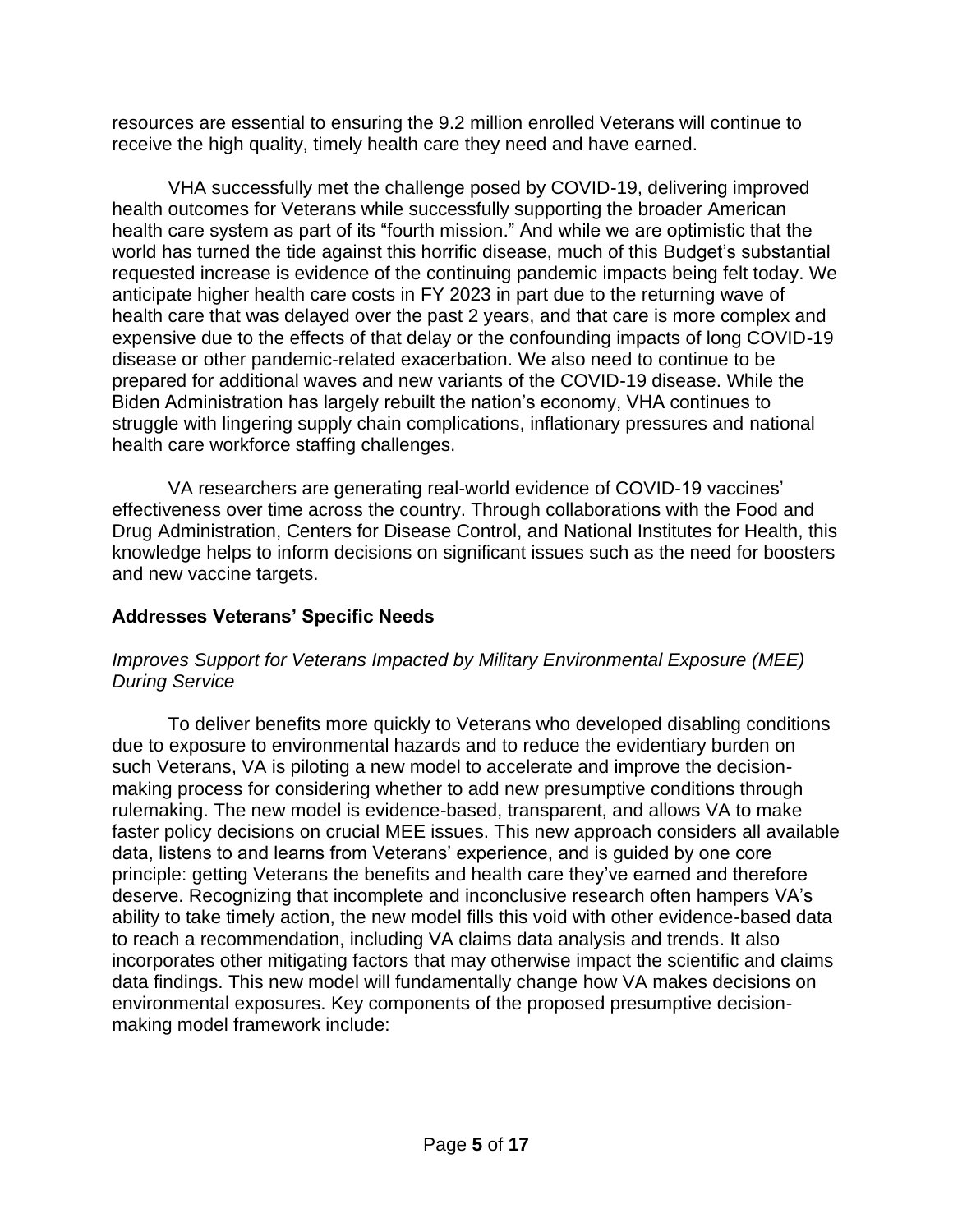- 1. Review of relevant medical and scientific literature, including but not limited to reports from the National Academies of Science, Engineering, and Medicine (NASEM).
- 2. Review of benefits claims data to identify trends in claims to help inform which reviews of conditions are needed.
- 3. Review of relevant other data, including but not limited to manifestation periods and life expectancy prognoses.

VA is fully committed to this deliberate forward-leaning approach to deliver benefits and health care services more quickly to Veterans who develop conditions related to military environmental hazards. In addition to modernizing the presumptive decision-making process, VA is also proactively taking the following direct steps to respond to Veterans' concerns in this area:

- 1. Expanding training for health care providers,
- 2. Improving science, surveillance, epidemiology, and research, and
- 3. Increasing Veteran outreach and employing an integrative approach leveraging internal and external partnerships.

VA has developed policy and research regarding the health outcomes of MEE to Veterans deployed or in garrison at Camp Lejeune (includes family members). VA conducts epidemiological research, education, risk communication, and consultation with clinicians in the field and translational clinical research for care of MEE though the War-Related Illness and Injury Study Center (at 3 sites; in New Jersey, Washington, D.C., and California).

VA conducts research that improves health care through the development of best practices and improves policy decisions related to support of benefits for Veterans. VA subject atter experts review current scientific literature and provide surveillance to develop policy recommendations grounded in science. The Cancer Moonshot reignited initiative includes two projects focused on MEE: an interagency effort will develop a cohort of Veteran tumor samples from various registries to conduct sequencing and identify genomic signatures that may be associated with carcinogens from military and environmental exposures, and VA will develop a centralized and accessible data compilation to better understand the unique exposures of Veterans and ensure 2-way data exchange. With this data made accessible in this way, VA, as well as other agencies and institutions, will have the ability to learn from more patients and reduce the cost and time of data curation.

To define adverse health outcomes as well as emerging environmental threats, VA:

- Improves scientific understanding of health effects of military (toxic and other hazards) environmental exposures,
- Translates the MEE science into care and treatment for Veterans, and
- Provides access to health services for individuals who were exposed.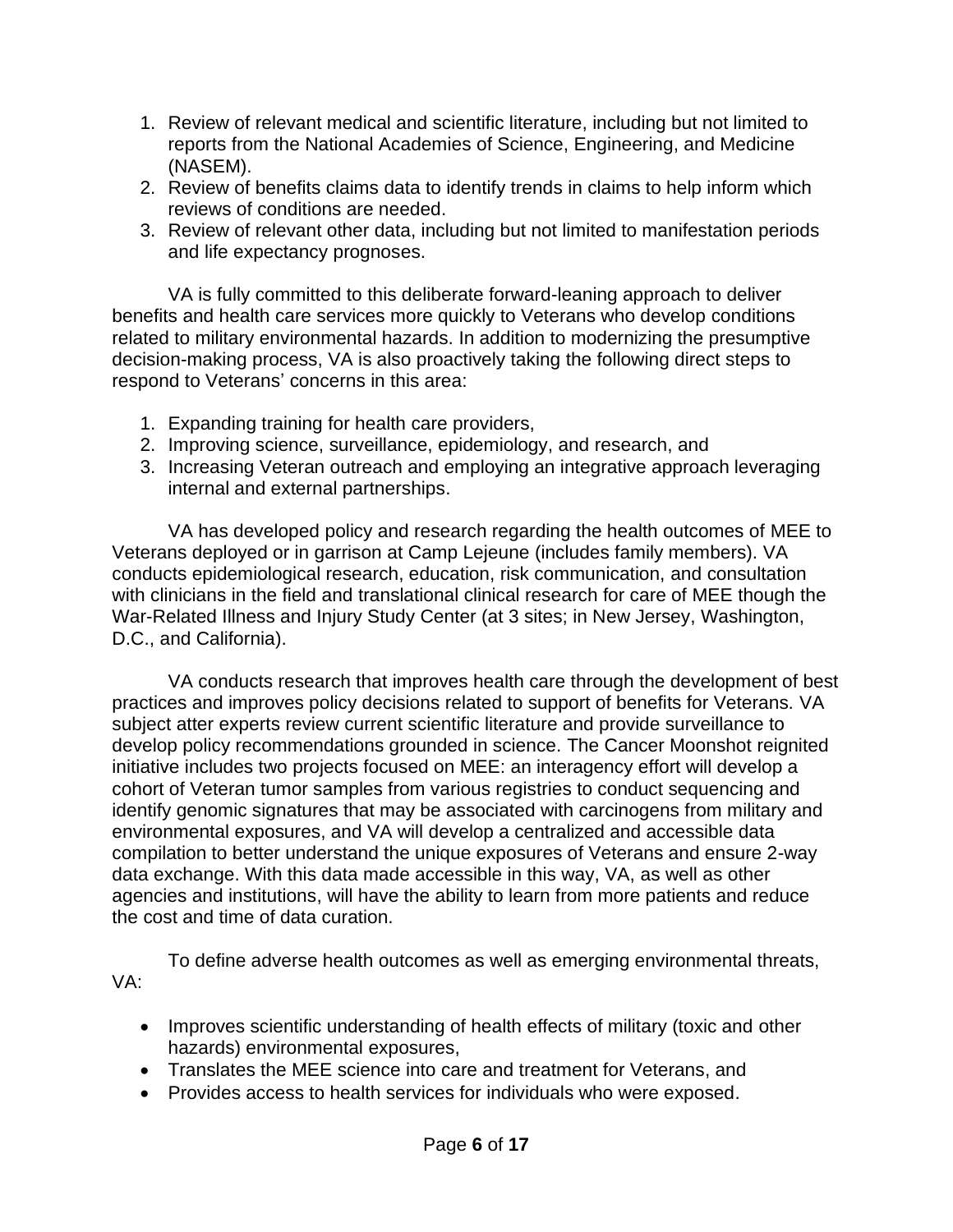VA administers Congressionally mandated programs related to environmental, occupational and garrison exposures that may have affected U.S. Veterans and some family members during military service, including six exposure registries. VA is developing Veterans Exposure Team – Health Outcomes of Military Exposures (VET-HOME), a tele-health pathway for Veterans and providers to access resources and services related to MEE. VET-HOME will consist of two interconnected parts: a call center for Veterans and providers, and a nationwide network of specialists. Veterans with questions about MEE will call into a central location and be guided through the registry exam or environmental exposure process. They would then be referred to one of 40 environmental health providers across the United States who would use a telemedicine platform to assess and, if necessary, refer the Veteran to a VA facility to complete any specialty testing, like a pulmonary function test or other lab work. Providers with questions on MEE would be referred to one of the 40 military environmental heath SMEs. The results of the consultation would be shared with the Veteran's primary care doctor, helping to deliver better care to the Veteran.

The Budget increases resources for these efforts, including \$111 million for processing new presumptive disability compensation claims related to environmental exposures from military service, as well as \$63 million within the VA medical care program for Health Outcomes of Military Exposures (HOME) to increase scientific understanding of and clinical support for Veterans and health care providers regarding the potential adverse impacts resulting from environmental exposures during military service.

The Budget also invests \$51 million in funding to support medical research related to MEE, an increase of \$20 million over the 2022 Budget. VA is expanding its military exposures research efforts. Funding supports the VHA Office of Research and Development (ORD) Military Exposures Research Program, established in 2022 with an emphasis on advancing military exposure assessments and understanding the effects of military exposures on Veterans' health outcomes to inform care and policy. In a phased approach, ORD will build upon ongoing research on health outcomes resulting from exposure to burn pits, Gulf War Illness, Vietnam Veterans' health and precision oncology to develop new work in areas such as constrictive bronchiolitis, genomics and other emerging technologies. We will ensure collaborations across the Department with academic institutions and with other Federal agencies and our prospective efforts will include close partnerships with exposed Veterans.

From a benefits perspective, VBA will establish a new Military Exposures Team (MET) that will provide resources and a dedicated focus to issues related to MEE. This initiative supports my commitment to Veterans and stakeholders to expedite review and analysis of the types of conditions potentially warranting initiation of rulemaking to establish a presumption of service connection under part 3 of title 38 of the U.S. Code of Federal Regulations. MET is part of my aggressive MEE strategy, fortified by a new model for considering additional presumptive conditions and the elevation and expansion of VHA's new HOME Office.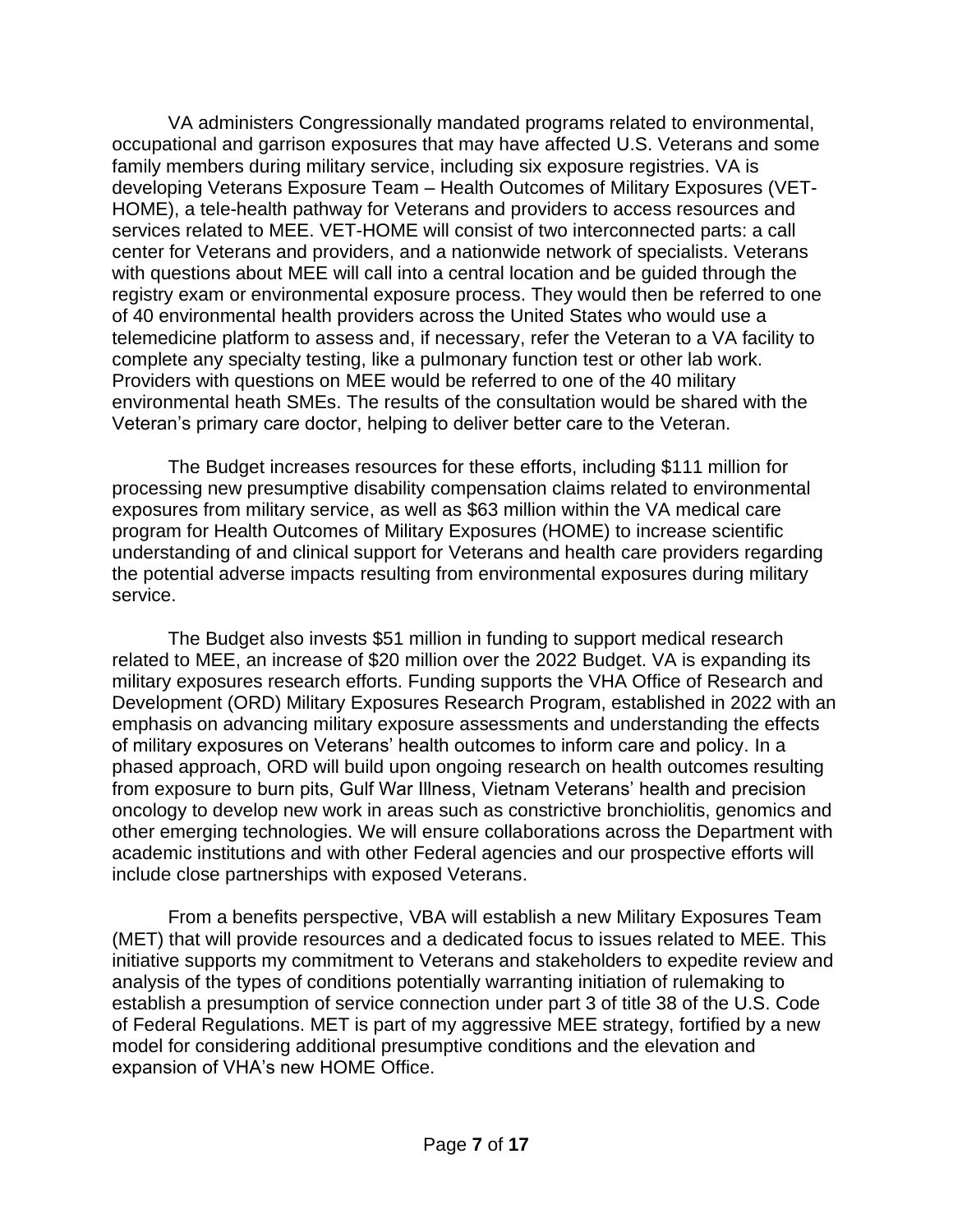MET will have program oversight and management responsibility to address all disability benefit claim related program research and supporting data analysis for making recommendations for service-connected conditions deemed presumptive due to military exposure, as well as supporting claims research and data analysis necessary to address evidence-based policy determinations for compensation benefits under the VA directives and framework that govern such decisions.

Through these efforts, VA will accelerate Veterans' ability to access the health care and services they have earned and deserve.

# *Bolsters Inclusion for Caregiver Support*

Family caregivers of Veterans are force multipliers for VA. Supporting caregivers provides those family and friends who care for Veterans with the support, services and tools they need to successfully support Veterans, resulting in better health and wellbeing outcomes for both the Veteran and the caregiver. VA has long supported caregivers through the delivery of a host of supports and services, as well as home and community-based services. Our Caregiver Support Program (CSP) is designed to promote the health and wellbeing of family caregivers who care for our Nation's Veterans, through education, resources, support, and services. CSP administers two programs: the Program of General Caregiver Support Services (PGCSS) and the Program of Comprehensive Assistance for Family Caregivers (PCAFC). Both programs provide services to support and engage caregivers of Veterans as partners in care, integrating caregivers as members of the Veteran's health care team. The Budget recognizes the important role of these family caregivers in supporting the health and wellness of Veterans. The \$1.8 billion included in this Budget provides funding for both PCAFC and PGCSS, including staffing, stipend payments and many other supports and services to help empower family caregivers of eligible Veterans. In addition, this funding allows for further improvements and enhancements to both PCAFC and PGCSS, allowing VA to reach and support more caregivers than before.

In 2011, PCAFC was implemented for caregivers of eligible Veterans who incurred or aggravated a serious injury in the line of duty on or after September 11, 2001. The VA MISSION ACT of 2018 (P.L. 115-182) expanded eligibility to Veterans of all eras in a phased approach, among other changes. The first phase of this expansion occurred on October 1, 2020, expanding eligibility to Veterans who incurred or aggravated a serious injury in the line of duty on or before May 7, 1975. On October 1, 2022, eligibility will be further expanded to Veterans who incurred or aggravated a serious injury in the line of duty in all service eras.

VA is currently reviewing all aspects of eligibility for PCAFC. While this review is underway, VA will not discharge any caregivers or Veterans who were participating before the first phase of expansion on October 1, 2020, referred to as Legacy Participants. This review will result in an improved and expanded PCAFC with a focus on providing accurate, consistent and transparent decisions. CSP strives to make the right decision the first time, but if a Veteran or caregiver believes we've gotten in wrong,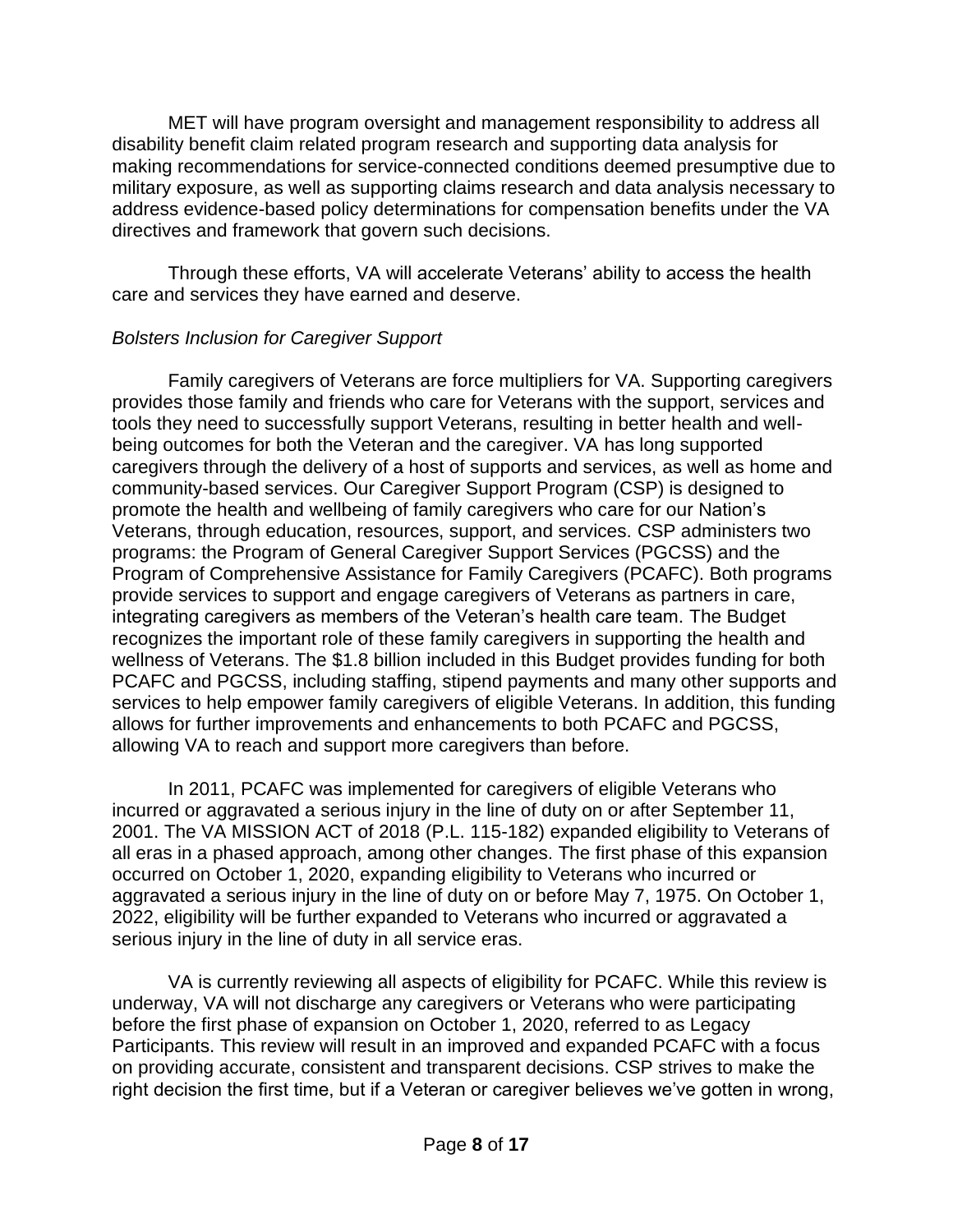Veterans and caregivers have more options to seek further review of PCAFC decisions than ever before. The VHA Clinical Appeals process, also known as the VHA Clinical Review process, is one option for seeking further review of decisions. In April 2021, the U.S. Court of Appeals for Veterans Claims ruled that PCAFC decisions are now appealable to the Board of Veterans' Appeals. As a result of this ruling, the CSP and the Board are diligently working to develop the necessary infrastructure and processes to offer the full spectrum of options available under the Veteran Appeals Improvement and Modernization Act of 2017 (AMA) (P.L. 115-55), including additional AMA options for Supplemental Claims and Higher-Level Reviews. The implementations of these processes require the development of new workflows, procedures, training, information, and technology.

At the same time, VA has significantly strengthened and enhanced PGCSS. CSP increased PGCSS staff to enhance program capabilities that offer caregivers access to standard and consistent assistance such as psychosocial support, coaching, and skills training inclusive of the evidence-based suicide prevention training, termed VA S.A.V.E. Training, which is offered at every VA Medical Center (VAMC). In addition, PGCSS staff are responsible for coordinating and facilitating an annual resource fair at every VAMC. These required events provide opportunities for caregivers and families to learn about the supports and services available to them through VA as well as through community resources.

VA continues to expedite the hiring of key staff to standardize application processing and adjudication, ensuring consistent eligibility decision-making, ensuring Veterans and caregivers receive timely, accurate assessments and an improved customer experience.

#### *Invests in Access to Mental Health, Suicide Prevention, and Substance Use Disorder Treatment*

VA has made suicide prevention a top clinical priority and is implementing a comprehensive public health approach to reach all Veterans. This approach is in full alignment with the President's new National Strategy for Reducing Military and Veteran Suicide, advancing a comprehensive, cross-sector, evidence-informed public health approach with focal areas in lethal means safety, crisis care and care transition enhancements, increased access to effective care, addressing upstream risk and protective factors, and enhanced research coordination, data sharing and program evaluation efforts. The 2023 Budget includes \$497 million to support suicide prevention initiatives and programs. Funding for mental health in total grows to \$13.9 billion in 2023, up from \$12.3 billion in 2022. This funding will support our system of comprehensive treatments and services to meet the needs of each Veteran and the family members involved in the Veteran's care. Our commitment to a proactive, Veteran-centered Whole Health approach is integral to our mental health care efforts and includes online and telehealth access strategies. Whole Health can help Veterans reconnect with their mission and purpose in life as part of our comprehensive approach to reducing risk. Suicide is a complex issue with no single cause. Maintaining the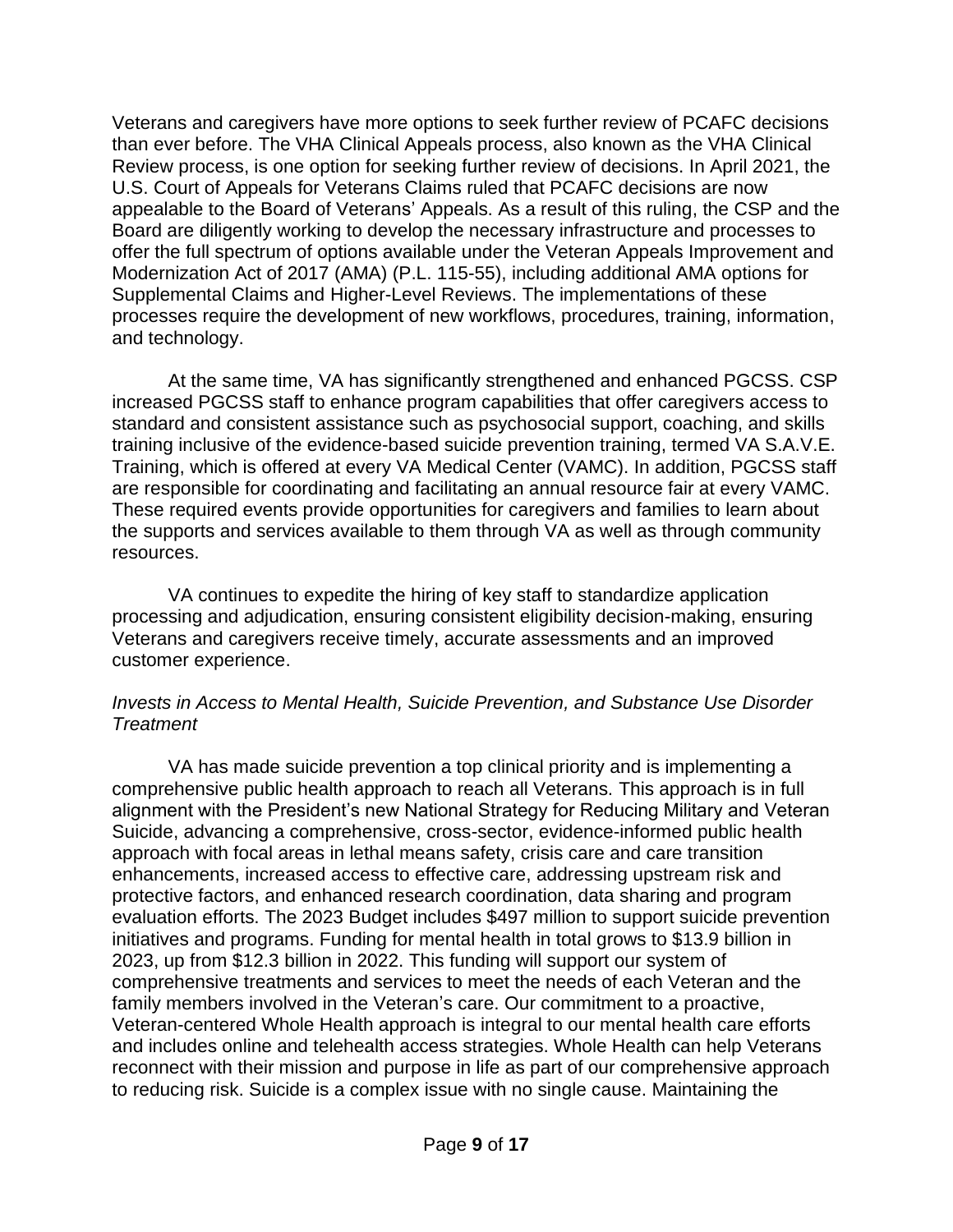integrity of VA's mental health care system is vitally important, but it is not enough. We know some Veterans may not receive any health care services from VA, which highlights VA alone cannot end Veteran suicide. This requires a nationwide effort.

The new Staff Sergeant Parker Gordon Fox Suicide Prevention Grant Program (SSG Fox SPGP) will enable VA to provide resources toward community-based suicide prevention efforts to meet the needs of Veterans and their families through outreach, suicide prevention services, and connection to VA and community resources. In alignment with VA's National Strategy for Preventing Veteran Suicide,<sup>1</sup> this grant program will assist in further implementing a public health approach that blends community-based prevention with evidence-based clinical strategies through community efforts.

The Budget includes \$663 million toward opioid use disorder prevention and treatment programs, including programs included in the Jason Simcakoski Memorial and Promise Act (P.L. 114-198). Among the risk factors for suicide, substance use disorder is strongly implicated. In addition, drug overdose fatalities inclusive of suicide have escalated dramatically in the Nation. Therefore, the need for effective interventions to address substance use cannot be overstated. Supported by the President's Budget, VA is expanding evidence-based substance use disorder treatment and harm reduction initiatives consistent with the [Biden-Harris Statement of Drug Policy Priorities.](https://www.whitehouse.gov/wp-content/uploads/2021/03/BidenHarris-Statement-of-Drug-Policy-Priorities-April-1.pdf) The FY 2023 request includes a projected budget of \$181 million for the following staffing initiatives: 1) Supported Employment Specialists to expand access to employment opportunities for Veterans in treatment and recovery; 2) Peer Specialists to work with Veterans with substance use disorder to increase their engagement and retention in substance use disorder evidence-based treatment; 3) Substance use disorder staff on Behavioral Health Interdisciplinary Program and Primary Care Mental Health Integration teams to support evidence-based treatment outside of specialty care, including medications for opioid use disorder and treatment of alcohol use disorder; 4) VA case managers to work with Supportive Services for Veteran Families (SSVF) grantees and homeless program staff assisting Veterans experiencing housing instability and substance use disorder; and 5) Staff to improve access to residential substance use disorder treatment programs. Furthermore, VA's Budget will support expansion of its Psychotropic Drug Safety Initiative to address the growing crisis of stimulant use overdose fatalities. This initiative will ensure the safe and appropriate prescribing of stimulant medications as well as expanding Veterans' access to evidence-based treatments for stimulant use disorder including cognitive-behavioral therapy and contingency management, both of which are recommended by the VA-Department of Defense Clinical Practice Guidelines for the Management of Substance Use Disorders.

President Biden's new strategy for addressing the national mental health crisis recognizes that many people face challenges in accessing mental health care. VA continues to evaluate staffing needs and prioritizes mental health hiring and training.

<sup>1</sup> Department of Veterans Affairs (2018). National Strategy for Preventing Veteran Suicide. Washington, DC. Available at [https://www.mentalhealth.va.gov/suicide\\_prevention/docs/Office-of-Mental-Health-and-Suicide-](https://www.mentalhealth.va.gov/suicide_prevention/docs/Office-of-Mental-Health-and-Suicide-Prevention-National-Strategy-for-Preventing-Veterans-Suicide.pdf)[Prevention-National-Strategy-for-Preventing-Veterans-Suicide.pdf.](https://www.mentalhealth.va.gov/suicide_prevention/docs/Office-of-Mental-Health-and-Suicide-Prevention-National-Strategy-for-Preventing-Veterans-Suicide.pdf)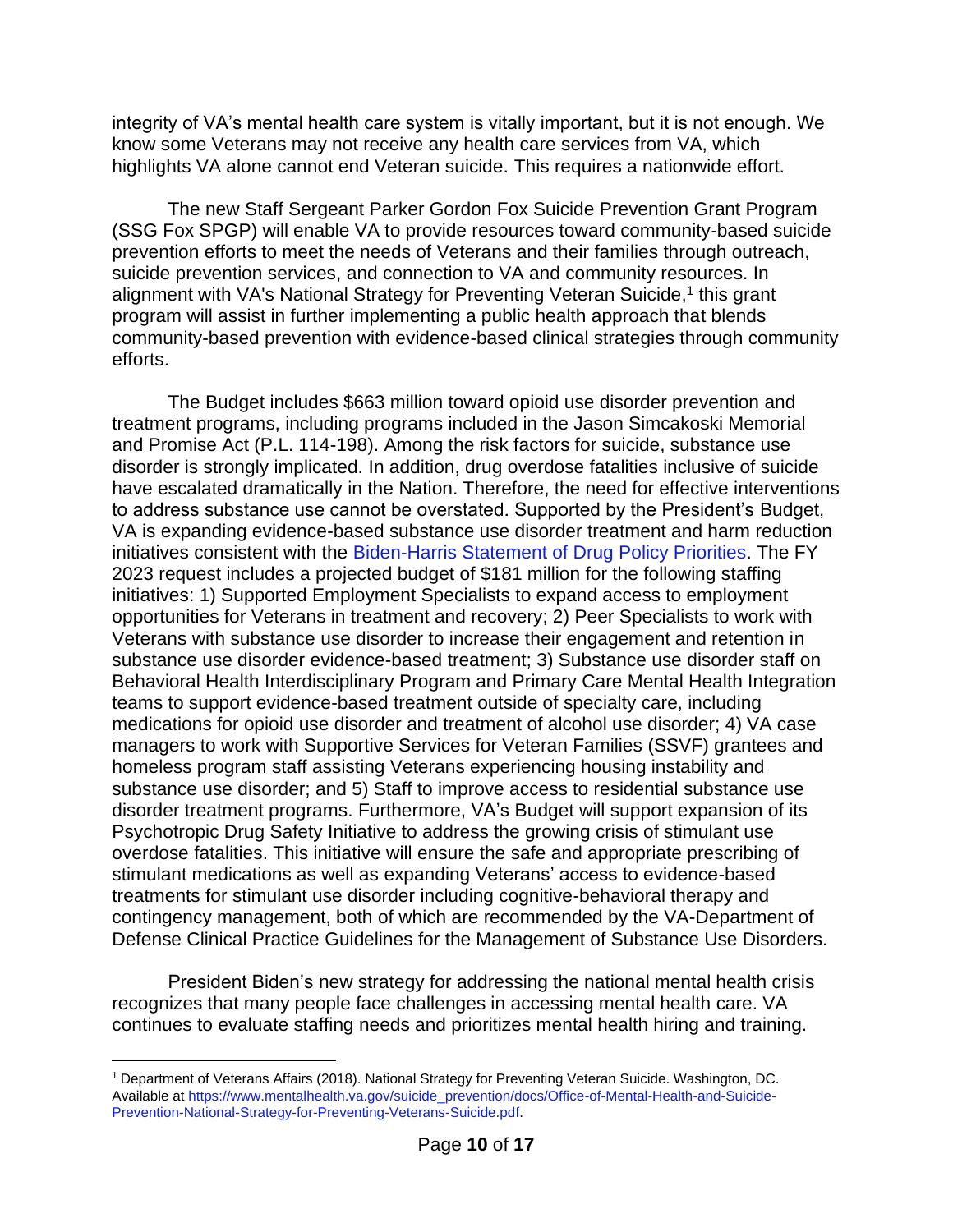However, we recognize that hiring additional mental health staff in VA will not resolve the growing demand. To address President Biden's vision to build system capacity, connect Veterans to care and create a full continuum of support for Veterans, VA is committed to being the Nation's leader in ongoing research enhancing current mental health treatment, identifying new mental health interventions and developing effective prevention and at-risk identification protocols. Ongoing Congressional support for VA Mental Health Centers of Excellence (CoE), the Mental Illness Research, Education, and Clinical Centers (MIRECCs), and mental health research initiatives through the Health Services Research and Development Service (HSR&D) will be essential as VA continues to address access, mental health care, and suicide prevention.

## *Improves Support for Women Veterans*

This Budget requests \$9.8 billion for all women Veterans' health care, including an estimated \$767 million to support women's gender-specific care. The Budget also includes \$134 million for women's health program efforts. VA continues outreach to women Service members and Veterans, to encourage them to enroll and use the services they have earned. As a result, the number of women Veterans enrolling in VA health care is rapidly increasing. More women are choosing VA for their health care than ever before, with women accounting for over 30% of the increase in Veterans served over the past 5 years. Investments support comprehensive specialty medical and surgical services for women Veterans at a VA facility or through referrals to the community. The number of women Veterans using VA services has more than tripled since 2001, growing from 159,810 to more than 600,000 today. VA is committed to providing high quality, equitable care to women Veterans at all sites of care. To address the growing number of women Veterans who are eligible for health care, VA is strategically improving services and access.

VA is enhancing services and access for women Veterans by continuing to invest in hiring initiatives in 2022, providing funding for a total of over 800 women's health personnel nationally: primary care providers, gynecologists, mental health providers, and care coordinators. VA has also addressed clinical equipment needs such as those for mammography, exam tables designed for women with low mobility, and breastfeeding pods. Funds are available for programs that have traditionally not been offered by VA, such as pelvic floor physical therapy, lactation support and maternity care coordination.

The Budget fully funds women's health care provisions of the Johnny Isakson and David P. Roe, M.D. Veterans Health Care and Benefits Improvement Act of 2020 (P.L. 116-315), which improves access to VA care for women Veterans. The Budget also supports implementation of VA's zero tolerance policy for sexual harassment and assault.

The Budget further supports all Veterans by including a legislative proposal to enhance equity by expanding access to assisted reproductive technology, including in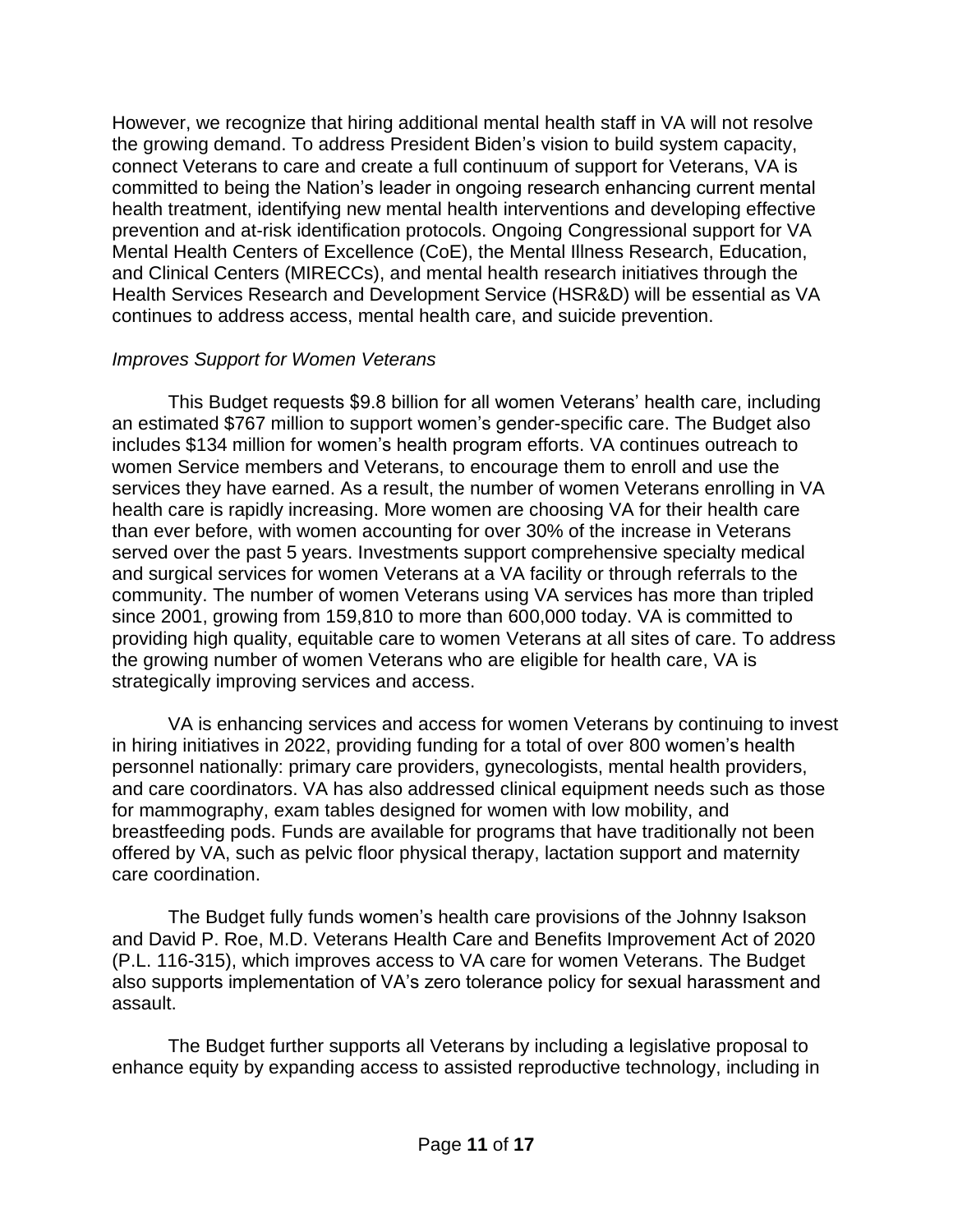vitro fertilization and adoption reimbursement, and to eliminate cost sharing for contraception-related health care and services.

# *Increases Effort to End Veteran Homelessness*

The 2023 Budget increases resources for Veterans' homelessness programs to \$2.7 billion, with the goal of ensuring every Veteran has permanent, sustainable housing with access to high-quality health care and other supportive services to end and prevent future Veteran homelessness. This Budget includes funds to assist with the design and development of project-based housing partnerships for aging Veterans, a growing need and area of focus for the Department of Housing and Urban Development (HUD) – VA Supportive Housing program. In addition, funds will be used to provide additional grant funds for special needs grants that provide transitional housing through the Grant and Per Diem program. Funds will be used to support the following staffing initiatives: 1) The Health Care for Homeless Veterans (program will hire an additional 140 social workers to assist homeless Veterans in enrolling in VA health care or community health care; 2) The Veterans Justice Programs will support outreach and linkages to VA services for justice-involved Veterans by providing funding to expand Veteran Justice Outreach to approximately 440 staff; and 3) The SSVF program will continue to maintain health care navigator positions to connect Veterans to VA or community health care.

Since 2010, VA and its Federal and nonprofit partners have helped house or prevent from experiencing homelessness more than 938,000 Veterans and family members. These efforts have led to a 55% reduction in sheltered Veteran homelessness since 2010. On a single night in January 2021, there were 19,750 Veterans experiencing sheltered homelessness in the U.S. Between 2020 and 2021, the number of Veterans experiencing sheltered homelessness decreased by 10.4% (2,298 fewer people). However, COVID-19 impacted the ability of communities to do their counts in January 2021. The report is only able to provide national estimates on sheltered homelessness. Therefore, while it is an important snapshot of sheltered homelessness, the report does not provide a complete picture of homelessness in the United States.

As of March 21, 2022, there were 86 areas (83 communities and 3 States: Delaware, Connecticut and Virginia) that met the criteria and benchmarks established by the U.S. Interagency Council on Homelessness, VA and HUD, for eliminating Veteran homelessness and those areas have publicly announced an effective end to Veteran homelessness.

VA's goal is to prevent and end Veteran homelessness by providing support and services to homeless and at-risk Veterans that enable them to lead independent lives in the community of their choosing. In support of this, VA's homeless programs provide a comprehensive and practical range of services, including outreach, prevention assistance, housing solutions, employment assistance, health care, and justice and reentry services. Notably, VA has set goals to permanently house more Veterans in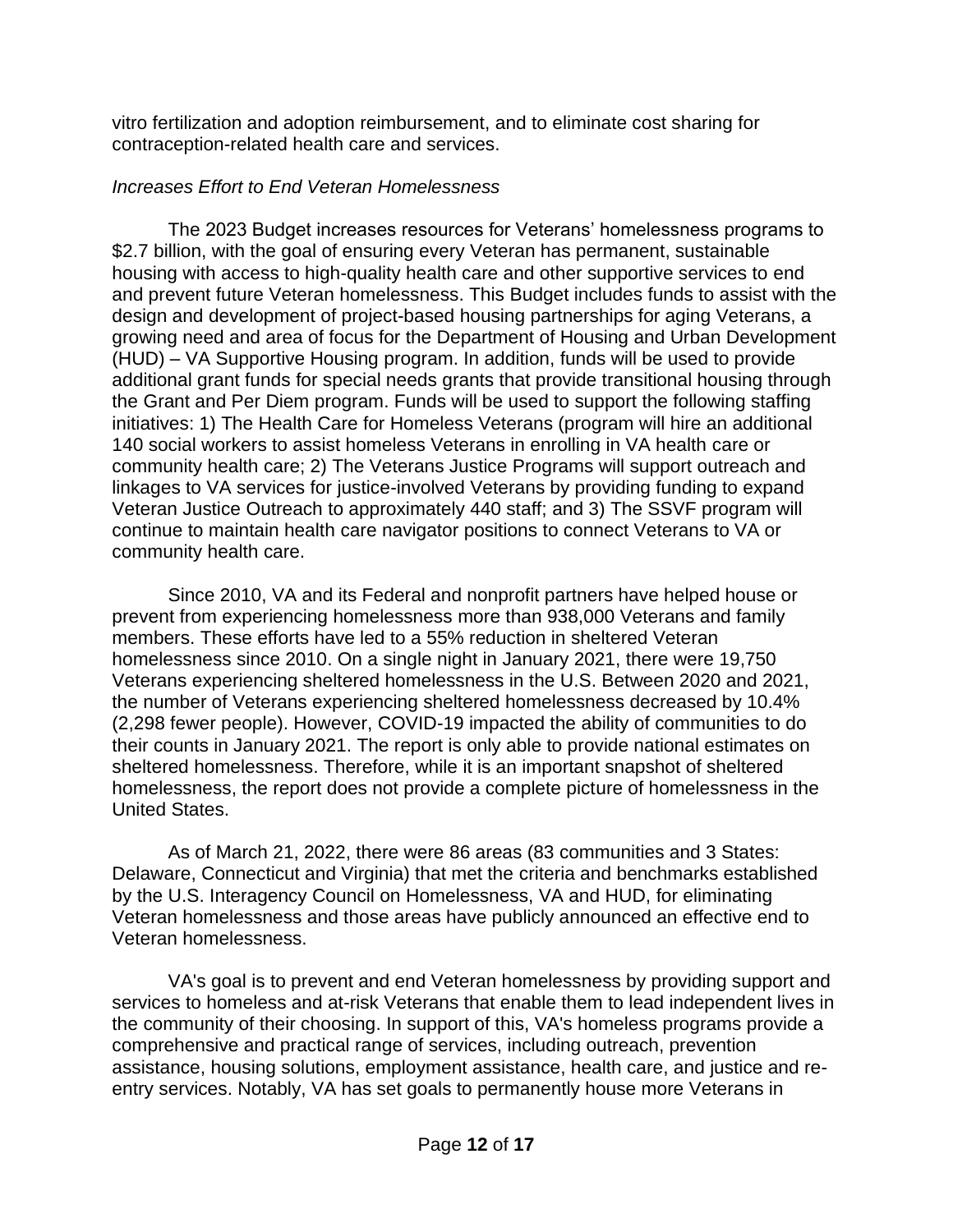calendar year 2022 and is actively collaborating with HUD, the US Interagency Council, and a broad range of state and local partners to achieve joint progress for Veterans and Americans.

# *Supports Research Critical to Veterans' Health Needs*

The 2023 Budget requests \$916 million in appropriations for VA's Medical and Prosthetic Research account to continue the development of VA's research enterprise, including research in support of American Pandemic Preparedness plan goals. This request builds upon the historic investment from the 2022 Budget to continue to increase funding to advance the Department's research missions in MEE, traumatic brain injury, cancer and precision oncology and mental health. These efforts will be conducted under a recent enterprise strategy aimed at optimizing a range of capabilities and expertise in clinical, informatics/data science, genomics, and other biomedical research strengths that actively partner with VA clinical and operations partners to help bring real world impact to Veterans within the Nation's largest integrated health care system. VA research has been a leader in bringing many breakthrough advances for treatment and care to Veterans the Nation. The Budget will help continue that leadership while also expanding into newer areas of science for which VA is uniquely positioned. These efforts have also enabled VA to be a partner of choice with Federal, academic and industry groups to provide more opportunities for Veterans through research and allowing them to further service their country by participating in groundbreaking science. Most recently, VA not only contributed to the Nation's understanding of COVID-19 vaccines and treatments, but also to better understanding of possible long-term outcomes related to COVID-19 infection. These efforts capitalized on the extensive data that VA possesses to allow large-scale analyses that are not often possible in other settings.

The Budget is also poised to support activities in the Cancer Moonshot initiative, with an investment of \$81 million in research programs. Funds will support research in molecular diagnostics, accessing our diverse patient population. Through this population, we can identify genomic signatures that may be associated with carcinogens from MEE, identify druggable targets and pathways in rare and common cancers based on understanding of their unique characteristics, and apply precision oncology approaches to cancer screening and early detection.

As you know, VA has ownership interests in inventions and patents that are licensed to commercial entities where the inventions were made in whole or in part with the support of VA resources, including funds, personnel, space, and equipment. The Department is taking important steps to strengthen its oversight and audit of its intellectual property rights and we are accelerating our efforts to ensure that VA is able to recoup royalties from any invention that is licensed. This will benefit not only Veterans, but also taxpayers. We are ensuring that the hundreds of millions of dollars we spend on research not only go to advance medical understanding that helps Veterans, but that those expenditures also serve to produce a return on our investment to help our mission.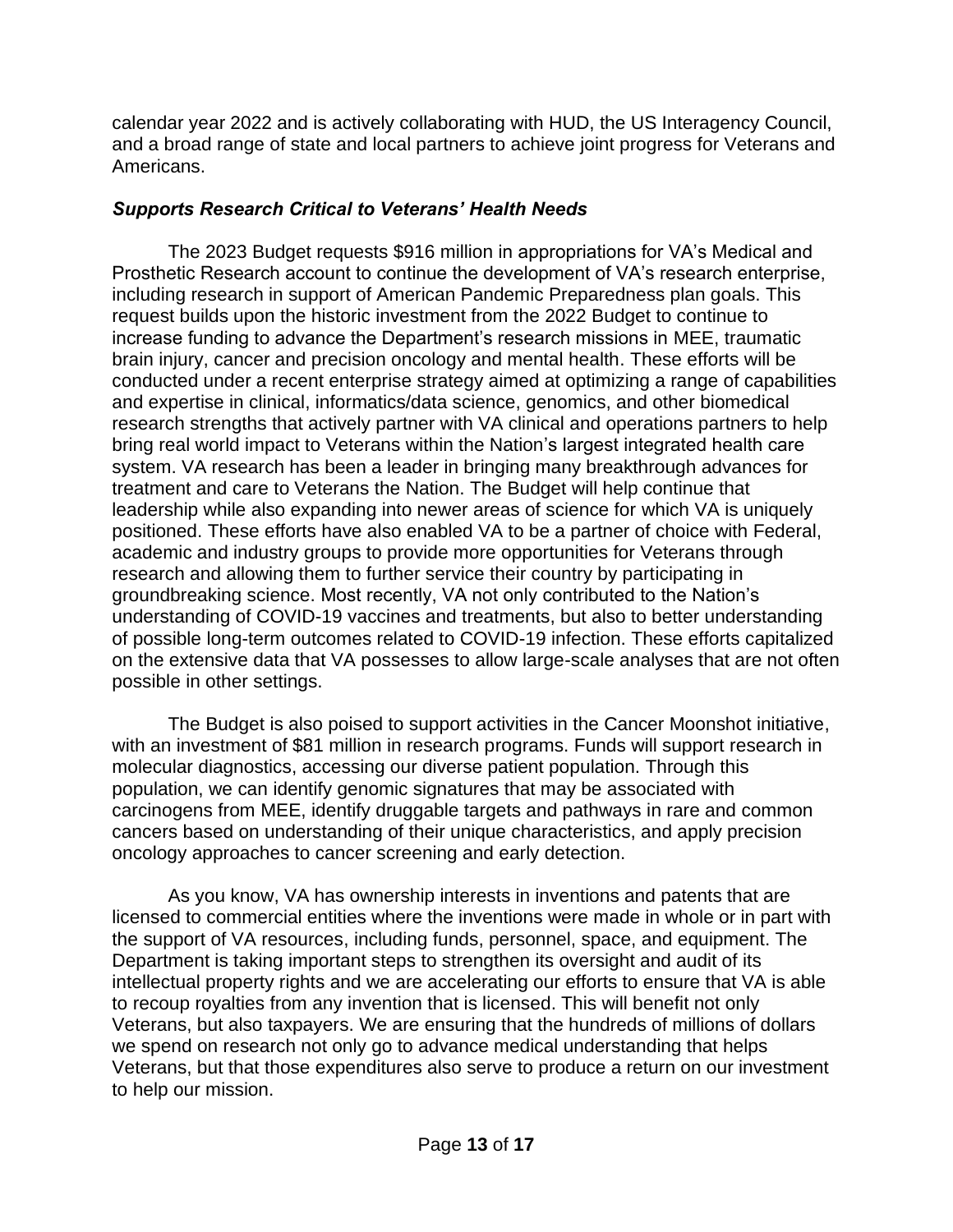# *Leverages Technology to Support Service and Medical Care Delivery*

VA is undergoing one of the most comprehensive information technology (IT) infrastructure modernizations in the Federal government, which will support seamless transition of health care information throughout an individual's journey from military service to Veteran status. Additionally, with Congressional support, VA is moving to significantly enhance filings, information collection and decisions on Veterans' claims through automation and improved digital interactions to include claimants, authorized agents or representatives. The 2023 Budget includes \$5.8 billion in appropriations for the Office of Information and Technology (OIT) to pilot application transformation efforts, support cloud modernization, deliver efficient IT services and enhance the customer service experience. The Budget prioritizes cybersecurity, Infrastructure Readiness Program (IRP) and claims automation, with the mission to ensure a seamless customer experience for Veterans. In particular, the Budget includes \$402 million for cybersecurity that will allow OIT to deliver enterprise-wide cybersecurity strategies, policy, governance, oversight, and network defenses to protect Veterans' information and VA's information systems. Further, the FY 2023 Budget strengthens platforms to support emerging business requirements and accelerates adoption and rollout of VA-requested Software as a Service products. This is necessary to respond to increased demand for new IT capabilities, increased growth identified by our business partners requesting new space and facility activations, as well as increased modernization to enhance and optimize the infrastructure.

Our main transformative projects are the implementation of the Electronic Health Record Modernization (EHRM) program and the adoption of a new financial and acquisition management system — our Financial Management Business Transformation (FMBT).

## *Renewed Focus on EHRM*

VA has moved forward with the EHRM program following the strategic review and has incorporated lessons learned from initial operating capability deployment in Spokane, Washington. On March 26, 2022, VA deployed the new EHR solution to our second initial operating capability site, the Jonathan M. Wainwright Memorial VAMC in Walla Walla, Washington. In addition, new EHR governance and management structures have been established, and the strategy has been updated to rebuild a core foundation to right size the organization with a focus on people, processes, policy and systems. The program is aligned to a revised schedule for the rollout of the EHR solution through early FY 2024, with deployments at sites in Veterans Integrated Service Networks (VISN) 10, 12 and 20.

In support of this effort, VA requests \$1.8 billion for FY 2023. This is in accordance with the new strategy, which re-baselined the requirements to align with VA's updated deployment plans. This funding is vital to support the 19 EHR deployments scheduled for FY 2023, as well as the pre-deployment activities at future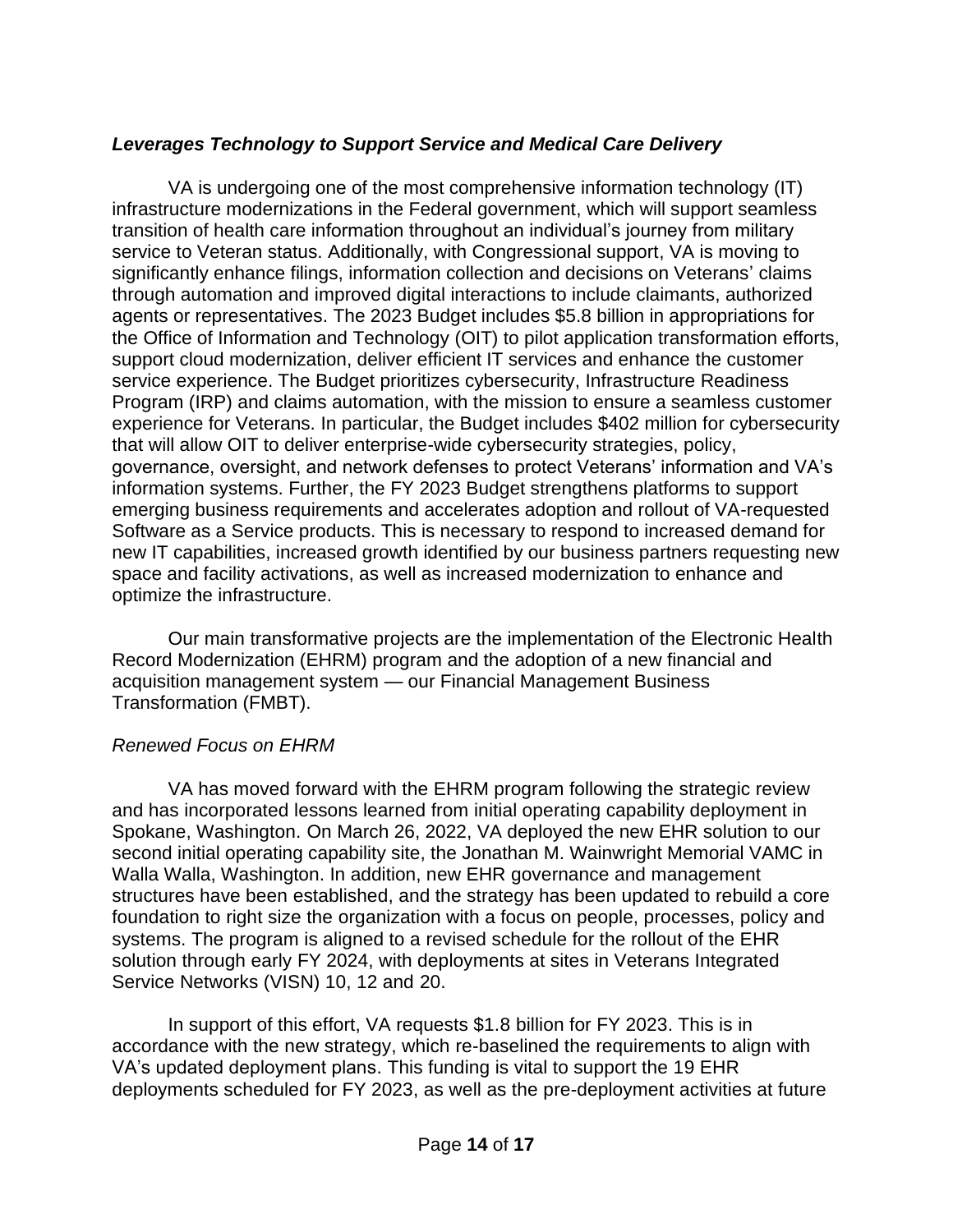sites, which are conducted 6 to 18 months in advance of go-live to ensure sites are equipped to receive the new EHR system. In FY 2023, VA plans to conduct EHR activities at 34 sites across four VISNs and infrastructure readiness activities at 68 sites across seven VISNs. The funding will provide for:

- **EHR Contract:** Contracts for site assessments, site transitions, enterprise integration and site implementation, which include activities such as site activation, training and workflow development.
- **Infrastructure Readiness:** Infrastructure upgrades to support the new EHR solution, which includes activities to update computers and network infrastructure, and efforts related to system interfaces and cybersecurity.
- **Program Management Office:** EHRM Integration Office (EHRM IO) hiring and retention of staff with the necessary expertise to support effective change management and implementation of the EHR.

Continuity of funding is integral to our ability to prepare sites for the deployment of the new EHR and execute VA's rollout schedule. By the end of FY 2022, EHRM IO will have invested infrastructure readiness funding in 15 out of VHA's 18 VISNs. The vast majority of infrastructure modernization work will be completed in VISNs 10 and 20, with significant progress already made in eight additional VISNs, and initial efforts already underway in five more VISNs. The 2023 Budget supports security, server stack and Local Area Network work at the final three VISNs, which represent the initial set of infrastructure readiness items that the sites receive.

In addition to the funding requested for the EHRM account, VHA's Medical Facilities request includes \$505 million in Non-Recurring Maintenance (NRM) funding for infrastructure projects required to support EHRM.

## *Financial Management Business Transformation*

The Financial Management Business Transformation (FMBT) program is increasing the transparency, accuracy, timeliness and reliability of financial and acquisition activities across the Department. The 2023 Budget includes \$350 million (including General Administration, Information and Technology, Supply Fund and Franchise Fund sources) for FMBT, a program that is improving fiscal accountability to taxpayers and enhancing mission outcomes for our employees who serve Veterans. We completed three successful deployments of the new Integrated Financial and Acquisition Management System (iFAMS) at NCA and VBA and identified opportunities to improve our approach. We are learning from these early deployments and adjusting our strategy to manage the complexities inherent in a financial and acquisition system implementation of this magnitude. Each implementation brings us one step closer to providing a modern, standardized and secure integrated solution that enables VA to meet its objectives and fully comply with financial management and acquisition statuses and directives. The next system rollout is Enterprise Acquisition for NCA in April 2022, followed by the Office of Management and all Staff Offices it supports in October 2022. System rollouts will then continue across the remaining Administrations and Staff Offices until enterprise-wide implementation is complete.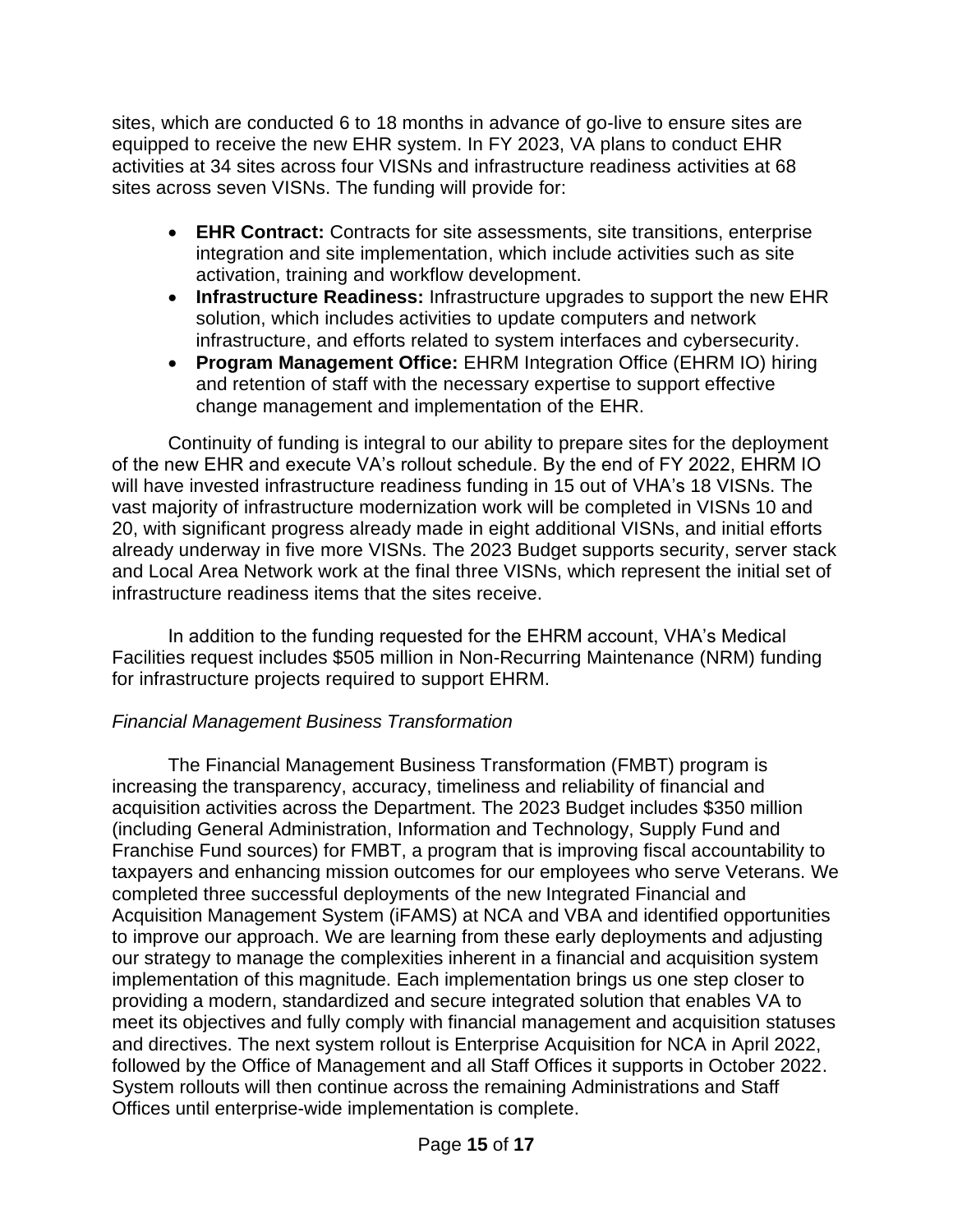## *Prioritizes VA Facilities*

The 2023 Budget includes \$3 billion for construction requirements in 2023 -- \$2.1 billion in major and minor construction appropriations in addition to \$968 million in estimated unobligated balances from the Recurring Expenses Transformational Fund (RETF) planned for major and minor construction requirements. Funding for four medical facility and three national cemetery expansion projects are included in the request. The RETF will provide funding for three additional medical facility major construction projects, bringing the total to 10 major construction projects funded in FY 2023. In addition, VHA's Medical Facilities account includes \$2.5 billion for nonrecurring maintenance (NRM).

VA operates the largest integrated health care, member benefits and cemetery system in the Nation, with more than 1,700 hospitals, clinics and other health care facilities; a variety of benefits and service locations; and national cemeteries. The VA infrastructure portfolio consists of approximately 184 million owned and leased square feet — one of the largest in the Federal Government.

While the median age of U.S. private sector hospitals is 11 years, the median age of VA's portfolio is 58 years, with 69% of VA hospitals over the age of 50. With aging infrastructure comes operational disruption, risk and cost. VA estimates between \$58 billion and \$70 billion will be needed over the next 10 years to maintain and enhance our infrastructure through our annual Strategic Capital Investment Planning process. However, efforts to fully address the aging infrastructure portfolio needs by recapitalization would exceed those funding estimates and occur over a longer timeline.

At current funding levels, some facility conditions will continue to degrade, and the highest priority selected improvements will continue to reflect short-term capital investments designed to meet immediate business needs versus long-term plans that meet the optimal service delivery objectives expected of modern health care delivery infrastructure. The funding originally proposed in the American Jobs Plan and the Build Back Better Bill would allow VA to begin structuring a recapitalization effort designed to fully upgrade and modernize our facilities, bringing them up to the standards Veterans deserve. This need still exists and VA will continue to develop our strategy to fully modernize or replace outdated medical centers with state-of-the-art facilities.

Transforming VA health care to achieve a safer, sustainable, pollution-free, person-centered national health care model is a priority for this Administration and we are committed to ensuring our facilities represent the best for Veterans. We look forward to working with Congress to achieve our shared goal of addressing VA's aging infrastructure.